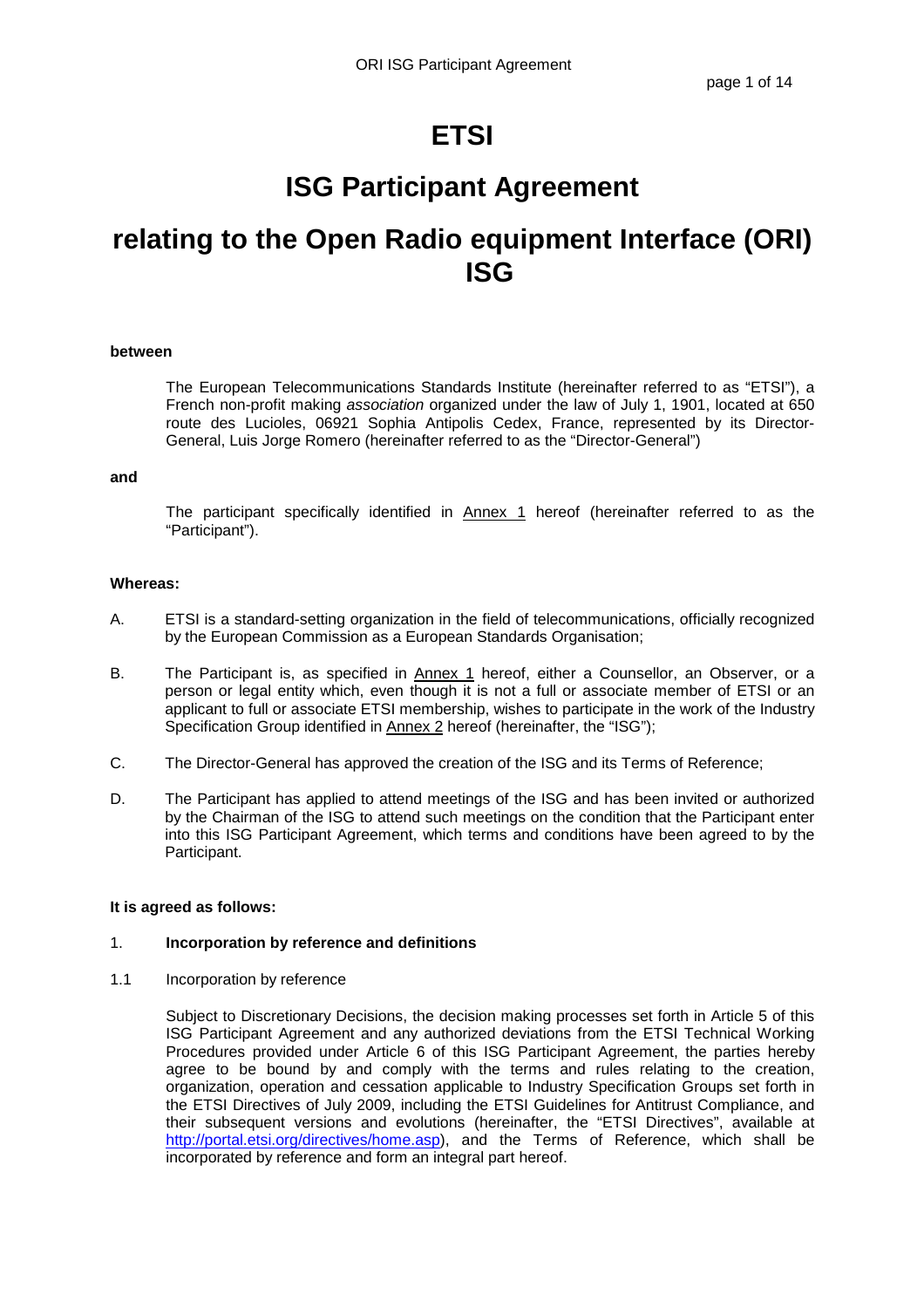## 1.2 Definitions

In this ISG Participant Agreement, all capitalized terms and expressions not otherwise defined herein shall have the meaning ascribed to them in the ETSI Directives, and, unless otherwise required by the context:

- (a) "Director-General" shall have the meaning ascribed to it in the presentation of the parties;
- (b) "Discretionary Decisions" shall have the meaning ascribed to it in Article 5.1 of this ISG Participant Agreement;
- (c) "ETSI Directives" shall have the meaning ascribed to it in Article 1.1 of this ISG Participant Agreement;
- (d) "ETSI IPR Policy" shall have the meaning ascribed to it in Article 2 of this ISG Participant Agreement;
- (e) "member" shall mean, when used in relation to the ISG, any person or legal entity participating in the work of the ISG other than an Observer or a Counsellor and who is a full or associate member of ETSI or an applicant to full or associate ETSI membership authorized to participate in the work of the ISG by the Director-General;
- (f) "Participant" shall have the meaning ascribed to it in the presentation of the parties; and
- (g) "Terms of Reference" shall mean those Terms of Reference (as such expression is defined in the ETSI Directives) approved by the Director-General on the date set forth in Annex 2 hereof as well as their subsequent versions and evolutions, setting out, inter alia, the purpose, scope, initial resource requirements and organization of the ISG.

## 2. **Intellectual property**

For the purposes of this ISG Participant Agreement, the Participant agrees to the terms of, and shall abide by, the ETSI IPR Policy set forth in Annex 6 of the ETSI Rules of Procedure of July 2009 and their subsequent versions and evolutions (hereinafter, the "ETSI IPR Policy") and to treat any specifications produced by the ISG as Technical Specifications under the ETSI IPR Policy. As a consequence, the Participant shall be bound by the ETSI IPR Policy in the same way as if the Participant was a member of ETSI.

## 3. **Participant contribution**

The Participant shall pay to ETSI a fee to attend each meeting of the ISG set forth in Annex 3 hereof, which may be invoiced by ETSI up to one (1) month prior to the occurrence of each meeting of the ISG which the Participant is scheduled to attend, and which shall be payable within 30 days of receipt of the invoice by the Participant.

The Participant agrees that such fee may be modified by a decision of the members of the ISG (for the purpose of this ISG Participant Agreement, the term "member" used in relation to the ISG shall not include Observers, Counsellors or any participants in the ISG who are neither full or associate members of ETSI nor applicants to full or associate ETSI membership authorized to participate in the work of the ISG by the Director-General). Such decision shall be taken pursuant to the general decision making process set forth under Article 5.2 of this ISG Participant Agreement and notified by the Chairman of the ISG to ETSI and the Participant and become effective as from the date of its receipt by the Participant.

# 4. **Terms of attendance**

4.1 No vote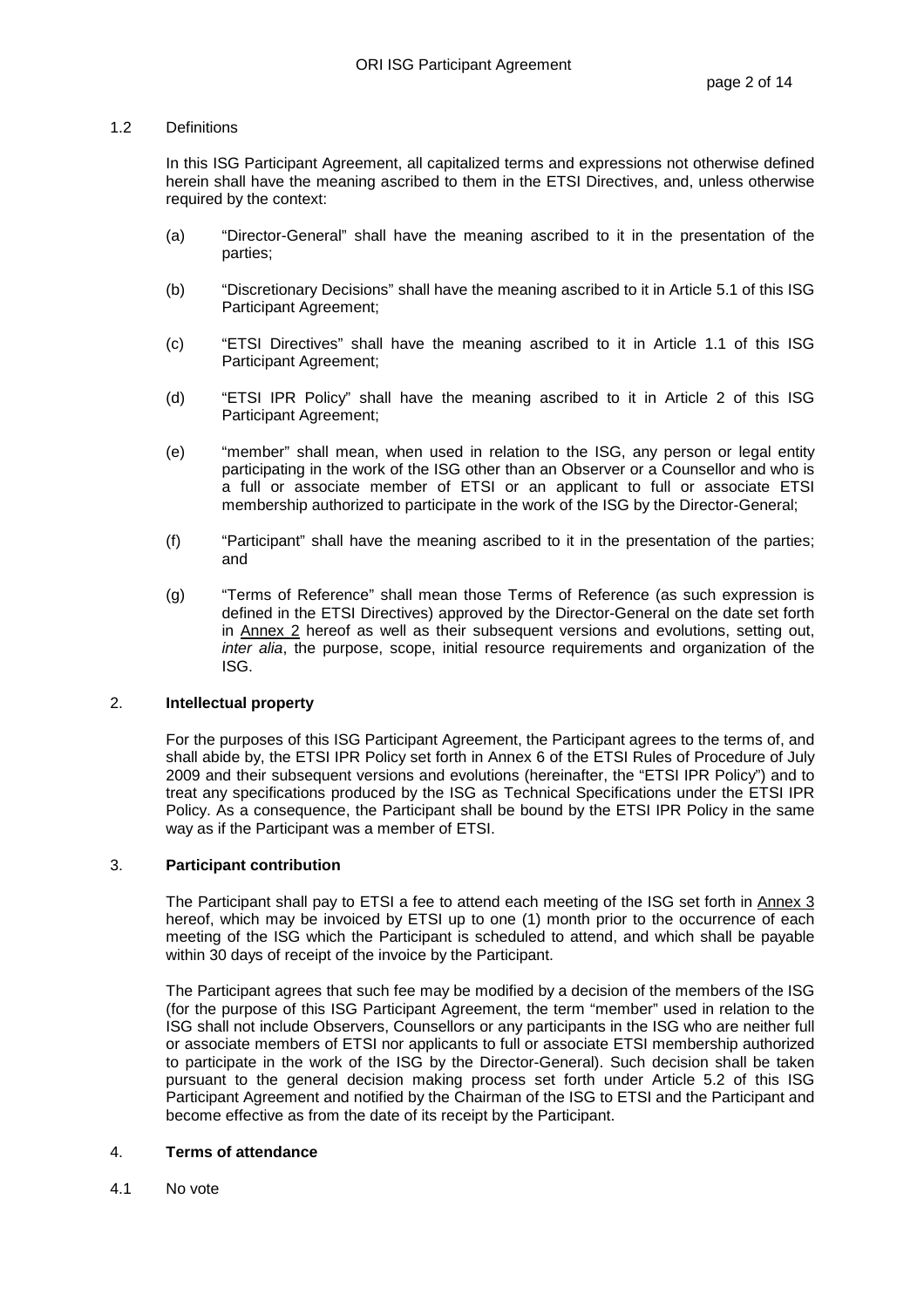The Participant may attend meetings of the ISG only pursuant to an invitation or authorization of the Chairman of the ISG, and is only authorized to access materials provided to the members of the ISG in relation to such meetings if such access is authorized by the Chairman of the ISG. The Participant shall not be entitled to vote or participate in any decision taken by the members of the ISG. The Participant may provide observations to the members of the ISG upon request from the Chairman of the ISG.

- 4.2 Confidentiality
	- (a) The Participant undertakes that (unless the prior written consent of the members of the ISG shall first have been obtained pursuant to the general decision making process set forth under Article 5.2 of this ISG Participant Agreement) it shall, and shall procure that its officers, employees, advisers and agents shall keep confidential and not by failure to exercise due care or otherwise by any act or omission disclose to any person whatever, or use or exploit commercially for its or their own purposes, any of the confidential information disclosed to the Participant in relation to its attendance of the meetings of the ISG. For the purposes of this Article 4.2, "confidential information" shall include:
		- (i) information of whatever nature concerning the business, finances, assets, liabilities, dealings, transactions, know-how, customers, suppliers, processes or affairs of the members of the ISG or ETSI;
		- (ii) any information which is expressly indicated to be confidential or is imparted by one member of the ISG or ETSI in circumstances importing an obligation of confidence;
		- (iii) any information which the Participant may from time to time receive or obtain (orally or in writing or in disk or electronic form) as a result of entering into, or performing its obligations pursuant to, this ISG Participant Agreement or attending the meetings of the ISG (including but not limited to any meeting documents such as proposals, drafts, reports, etc.).
	- (b) The consent of the members of the ISG under (a) above shall not be required for disclosure by the Participant of any confidential information:
		- (i) to its officers, employees and agents, in each case, to the extent required to enable the Participant to carry out its obligations under this ISG Participant Agreement and who shall in each case be made aware by the Participant of its obligations under this ISG Participant Agreement and shall be required to observe the same restrictions on the use of the relevant information as are contained in this Article 4.2;
		- (ii) to its professional advisers who are bound to such party by a duty of confidence which applies to any information disclosed;
		- (iii) to the extent required by applicable law or by the regulations of an administrative or regulatory authority to which the Participant is subject or pursuant to any order of court or other competent authority or tribunal;
		- (iv) to the extent that the relevant confidential information is in the public domain otherwise than by breach of this ISG Participant Agreement by the Participant;
		- (v) which is disclosed to the Participant by a third party who is not in breach of any undertaking or duty as to confidentiality whether express or implied; or
		- (vi) which the Participant can prove that it lawfully possessed prior to obtaining it from ETSI or a member of the ISG.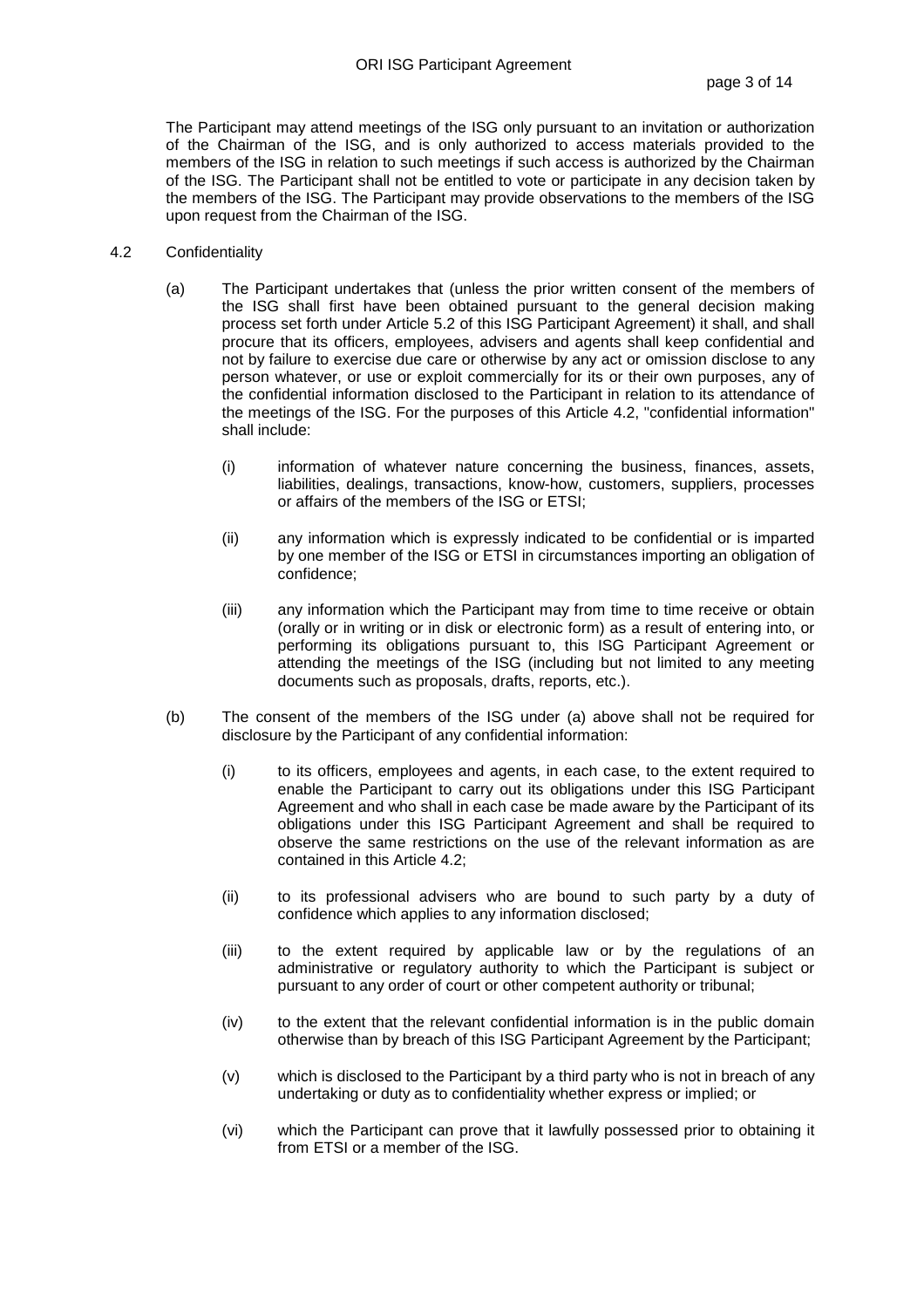(c) If the Participant becomes required, in circumstances contemplated by Article 4.2(b)(iii), to disclose any information, the Participant shall give to ETSI and the members of the ISG such notice as is practical in the circumstances of such disclosure and shall co-operate with ETSI and the members of the ISG and take such steps as they may reasonably require in order to enable it to mitigate the effects of, or avoid the requirements for, any such disclosure.

## 5. **Decision making**

#### 5.1 Discretionary Decisions

The Participant recognizes and accepts that ISG shall be operated pursuant to the rules set forth in the ETSI Technical Working Procedures, provided however that the members of the ISG may take decisions on issues concerning its organizational structure, the Terms of Reference of its Working Groups, the approval of draft ETSI Group Specification, the Participant contribution pursuant to Article 3 of this ISG Participant Agreement, and more generally, any matter which is left at their discretion under the ETSI Directives (hereinafter, the "Discretionary Decisions").

## 5.2 General decision making process

In accordance with clause 3.7 of the ETSI Technical Working Procedures and subject to the provisions of Article 1.1 of this ISG Participant Agreement, the Participant agrees that the Discretionary Decisions taken by the members of the ISG shall be binding upon the Participant when taken according to the rules laid down in clause 1.7 of the ETSI Technical Working Procedures for Technical Bodies, except for any variations provided for in Annex 4 hereof. The Participant undertakes to comply with all applicable laws and regulations, including Community and national competition laws and regulations, in the context of the ISG.

#### 6. **Authorized deviations from the ETSI Technical Working Procedures**

The Participant recognizes and accepts that the ISG shall operate pursuant to the rules set forth in the ETSI Technical Working Procedures, with the exceptions provided in Annex 5 hereof.

## 7. **No assignment**

The rights and obligations of the Participant under this ISG Participant Agreement are personal to the Participant and shall not be assigned (whether absolutely or by way of security and whether in whole or in part), sub-contracted, delegated, transferred, pledged, declared in trust for a third party, or otherwise disposed of in any manner whatsoever (each of the above an "assignment") and any such purported assignment in contravention of this clause shall be ineffective.

## 8. **Limitation of liability**

ETSI, its officers, employees and agents shall have no liability to the Participant in respect of any actual or expected loss of profits, loss of revenue, loss of goodwill, loss of opportunity, loss of business, or increased costs or expenses. ETSI's total liability to the Participant under any circumstance arising from or in relation to this ISG Participant Agreement shall be limited to the amounts paid by the Participant to ETSI pursuant to this ISG Participant Agreement.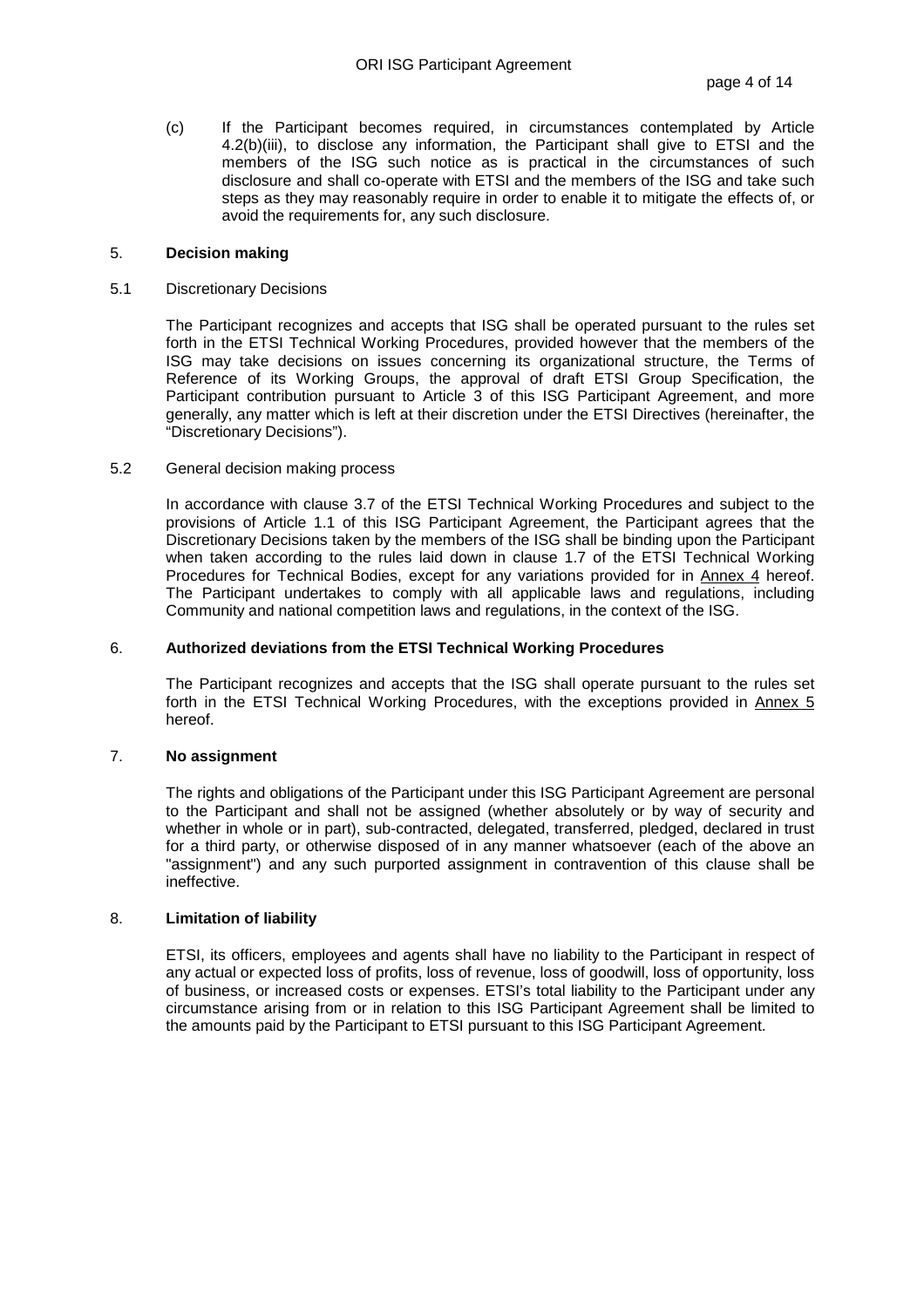## 9. **Term and termination**

## 9.1 Date of Termination

This ISG Participant Agreement shall enter into force as from the date of its execution by the parties and shall remain effective until the earlier of (i) the date of cessation of the ISG, (ii) the date of the Participant's resignation from the ISG, (iii) the date of the revocation of the invitation or authorization of the Chairman of the ISG pursuant to which the Participant was authorized to attend meetings of the ISG, (iv) the date of receipt of a notice of termination sent by ETSI at its discretion in the event that the Participant commits a material breach of any of its obligations under this ISG Participant Agreement (including the ETSI Directives and the Terms of Reference incorporated by reference pursuant to Article 1.1 of this ISG Participant Agreement) and fails to remedy the same within thirty (30) days after receiving notice to do so (hereinafter, the "Date of Termination"), and (v) the date of receipt by ETSI of an application sent by the Participant for full or associate membership in ETSI. For the purpose of determining the Date of Termination:

- (a) the date and conditions of cessation of the ISG shall be decided by the Director-General pursuant to Article 8.3.9 of the ETSI Rules of Procedure and clause 3.2 of the ETSI Technical Working Procedures;
- (b) the Participant may resign from the ISG at any time by sending a notice of resignation to the Chairman of the ISG and the Director-General, and the date of the Participant's resignation from the ISG shall be deemed to be the date of receipt of the notice of resignation by the Director-General;
- (c) the Chairman of the ISG may revoke at any time the invitation or authorization to attend meetings of the Participant by sending a notice of revocation to the Participant and the Director-General, and the date of the revocation shall be deemed to be the date of receipt of the notice of revocation by the Participant; and
- (d) the notice of termination sent by ETSI in the event of a material breach of its obligations by the Participant under this ISG Participant Agreement shall be sent to the Chairman of the ISG and the Participant, and the date of receipt of the notice of termination shall be deemed to be the date of its receipt by the Participant.
- 9.2 Effect of termination

Upon occurrence of the Date of Termination, this ISG Participant Agreement shall automatically terminate and the Participant shall cease to attend meetings of the ISG, and shall no longer receive any information as Participant of the ISG, it being provided however that termination of this ISG Participant Agreement for any reason:

- (a) shall be without prejudice to any rights or obligations which shall have accrued or become due prior to the Date of Termination and the Participant shall remain bound to duly perform and complete any and all obligations which shall have arisen out of or in connection with this ISG Participant Agreement prior to the Date of Termination, including any transfer or license of intellectual property rights (or undertakings to transfer or license intellectual property rights) pursuant to the ETSI IPR Policy and Article 2 of this ISG Participant Agreement;
- (b) shall not affect any right or obligation of any party under Article 4.2 of this ISG Participant Agreement, which shall survive in full force and effect for a period of five (5) years after the Date of Termination; and
- (c) shall not prejudice the rights or remedies which any party may have in respect of any breach of the terms of this ISG Participant Agreement prior to the Date of Termination.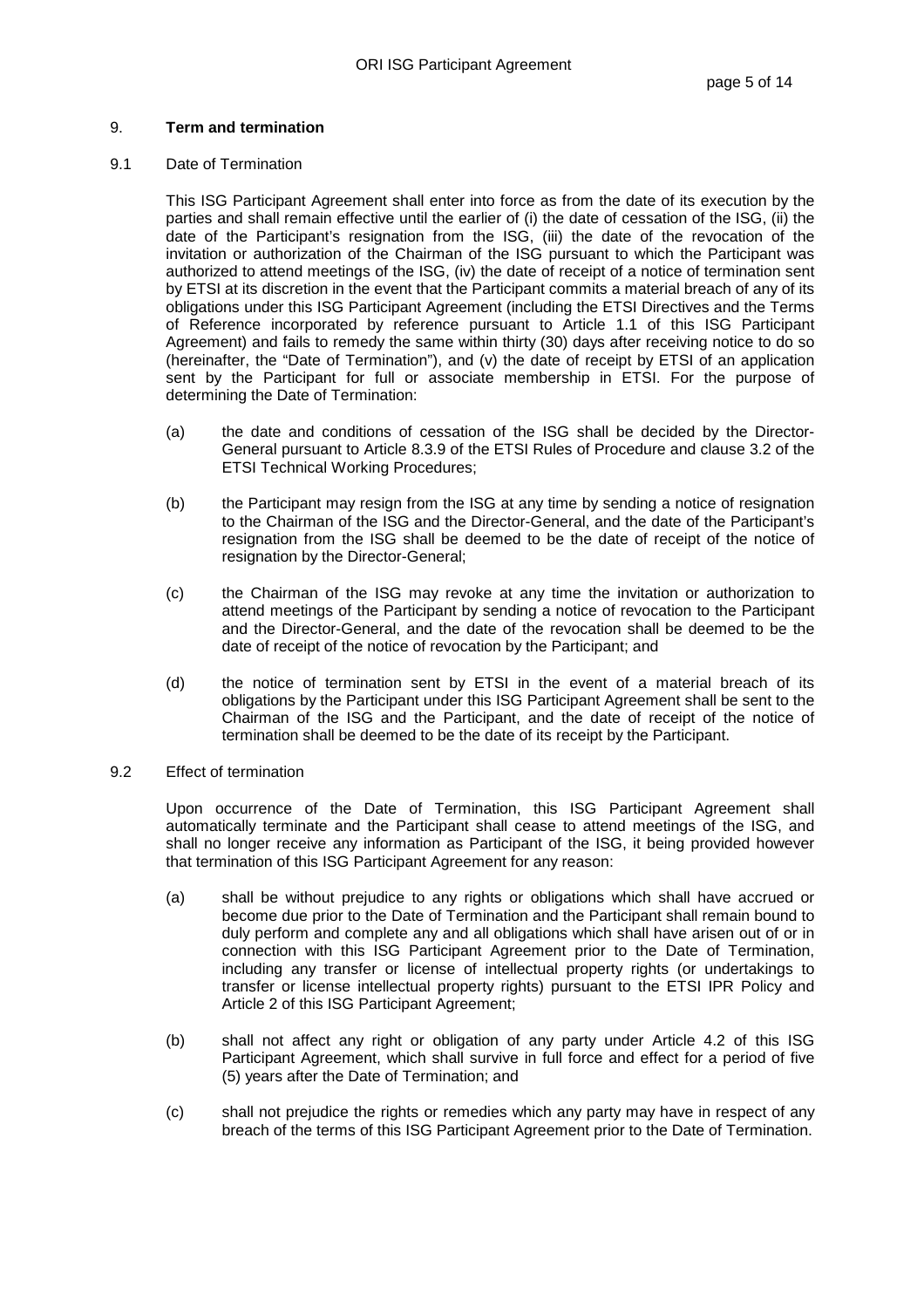# 10. **Notice**

A notice (including any approval, consent, request, or other communication) in connection with this ISG Participant Agreement must be in writing, in the English language, and left at the address of the addressee or sent by pre-paid registered delivery with return receipt requested/express mail (air mail if posted from or to a place outside France) to the address of the addressee or sent by facsimile to the facsimile number of the addressee, and marked for the attention of the person so specified, or to such other address or facsimile number, and/or marked for the attention of such other person as the relevant party may from time to time specify by notice given in accordance with this clause, and, for the avoidance of doubt, must not be sent by e-mail.

The relevant details of the Participant are set forth in **Annex 1** hereof and the relevant details of ETSI are as follows:

Address: 650 route des Lucioles, 06921 Sophia Antipolis Cedex, France

Facsimile: +33 (0)4 93 65 47 16

Attention: Luis Jorge Romero, ETSI Director General

 In the absence of evidence of earlier receipt, a notice shall take effect and be deemed received:

- (a) in the case of a notice left at the address of the addressee, upon delivery at that address;
- (b) in the case of a posted letter, the seventh day after posting; and
- (c) in the case of a facsimile, on production of a transmission report from the machine from which the facsimile was sent which indicates that the facsimile was sent in its entirety to the facsimile number of the recipient.

 A notice received or deemed to be received on a day which is not a Business Day or after 5 p.m. on any Business Day according to local time in the place of receipt, shall be deemed to be received on the next following Business Day. For the purposes of this clause, "Business Day" shall mean a day not being a Saturday on which trading banks are generally open for business in the place where the notice is received.

## 11. **Severance/unenforceable provisions**

If any provision or part of this ISG Participant Agreement is deemed void or unenforceable due to applicable law, it shall be deemed to be deleted and the remaining provisions of this ISG Participant Agreement shall continue in full force and effect.

# 12. **Variation and waiver**

12.1 Variation

Subject to the ETSI Directives and the Terms of Reference, this Agreement sets forth the entire agreement of the parties with respect to the subject matter hereof. No variation (including any supplement, deletion or replacement, however effected) of this ISG Participant Agreement shall be effective unless it is in writing (which for this purpose, does not include email) signed by or on behalf of each of the parties to this ISG Participant Agreement.

## 12.2 Waiver

The rights and remedies of the parties shall not be affected by any failure to exercise or delay in exercising any right or remedy or by the giving of any indulgence by any party or by anything whatsoever except a specific waiver or release in writing and any such waiver or release shall not prejudice or affect any other rights or remedies of the parties. No single or partial exercise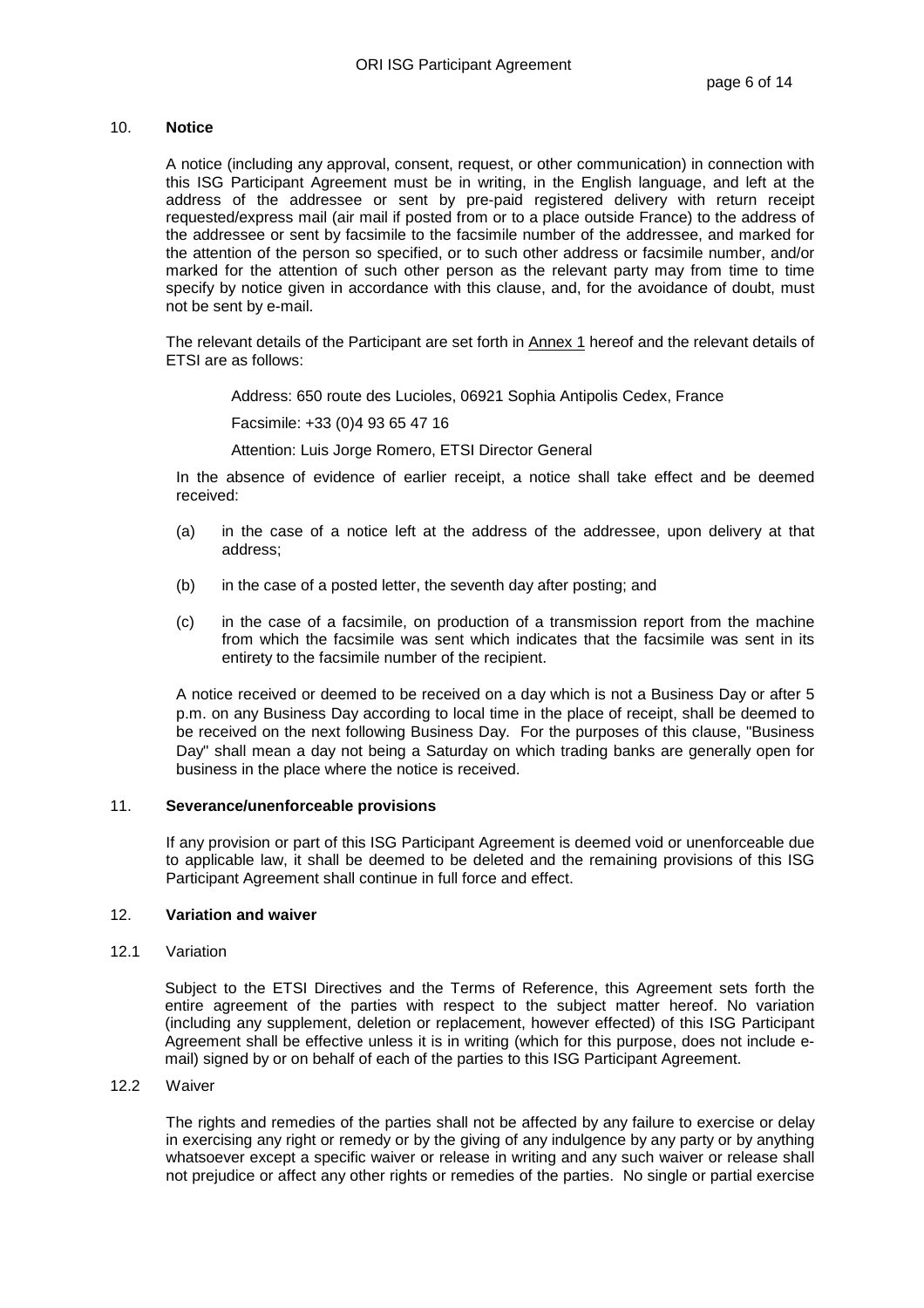of any right or remedy prevents any further or other exercise thereof or the exercise of any other right or remedy.

## 13. **Third party beneficiary (stipulation pour autrui)**

As a condition to the Participant's attendance to meetings of the ISG, the Participant recognizes and accepts that all provisions of this ISG Participant Agreement concerning the members of the ISG, acting individually or collectively, are provided for their benefit, have been accepted by each such member pursuant to the terms of the ISG Agreement entered into between each member of the ISG and ETSI, and, as a result, are binding upon the Participant and may be enforced by the members of the ISG pursuant to Article 1121 of the French Civil Code.

## 14. **Governing law, jurisdiction and service of process**

#### 14.1 Governing law

This Agreement shall be governed by and interpreted in accordance with French law.

#### 14.2 Jurisdiction

Each party irrevocably agrees for the benefit of ETSI that the Tribunal de Grande Instance de Grasse shall have jurisdiction in relation to any claim, dispute or difference concerning this ISG Participant Agreement and any matter arising therefrom.

The submission to the jurisdiction of the Tribunal de Grande Instance de Grasse shall not (and shall not be construed so as to) limit the right of ETSI to bring legal proceedings in any other court of competent jurisdiction including without limitation the courts having jurisdiction by reason of the Participant's domicile. Legal proceedings by ETSI in any one or more jurisdictions shall not preclude legal proceedings by it in any other jurisdiction, whether by way of substantive action on the merits, emergency or provisional relief, injunction, enforcement or otherwise.

## 14.3 Service of process

Each party agrees that without preventing any other mode of service, any document in an action (including, but not limited to, a claim form or any other document to be served pursuant to the provisions of the French Code of Civil Procedure) may be served on any party at its address for service of notices under this ISG Participant Agreement and each party undertakes to notify the other party in advance of any change from time to time of the details of such address in accordance with the manner prescribed for service of notices this ISG Participant Agreement.

Made in two (2) originals In Sophia Antipolis, France On [date]

For ETSI For the Participant

\_\_\_\_\_\_\_\_\_\_\_\_\_\_\_\_\_\_\_\_\_ \_\_\_\_\_\_\_\_\_\_\_\_\_\_\_\_\_\_\_\_\_ Luis Jorge Romero **Communist Communist Communist Communist Communist Communist Communist Communist Communist Co<br>
Letter Communist Communist Communist Communist Communist Communist Communist Communist Communist Communist Co Signatory's title]**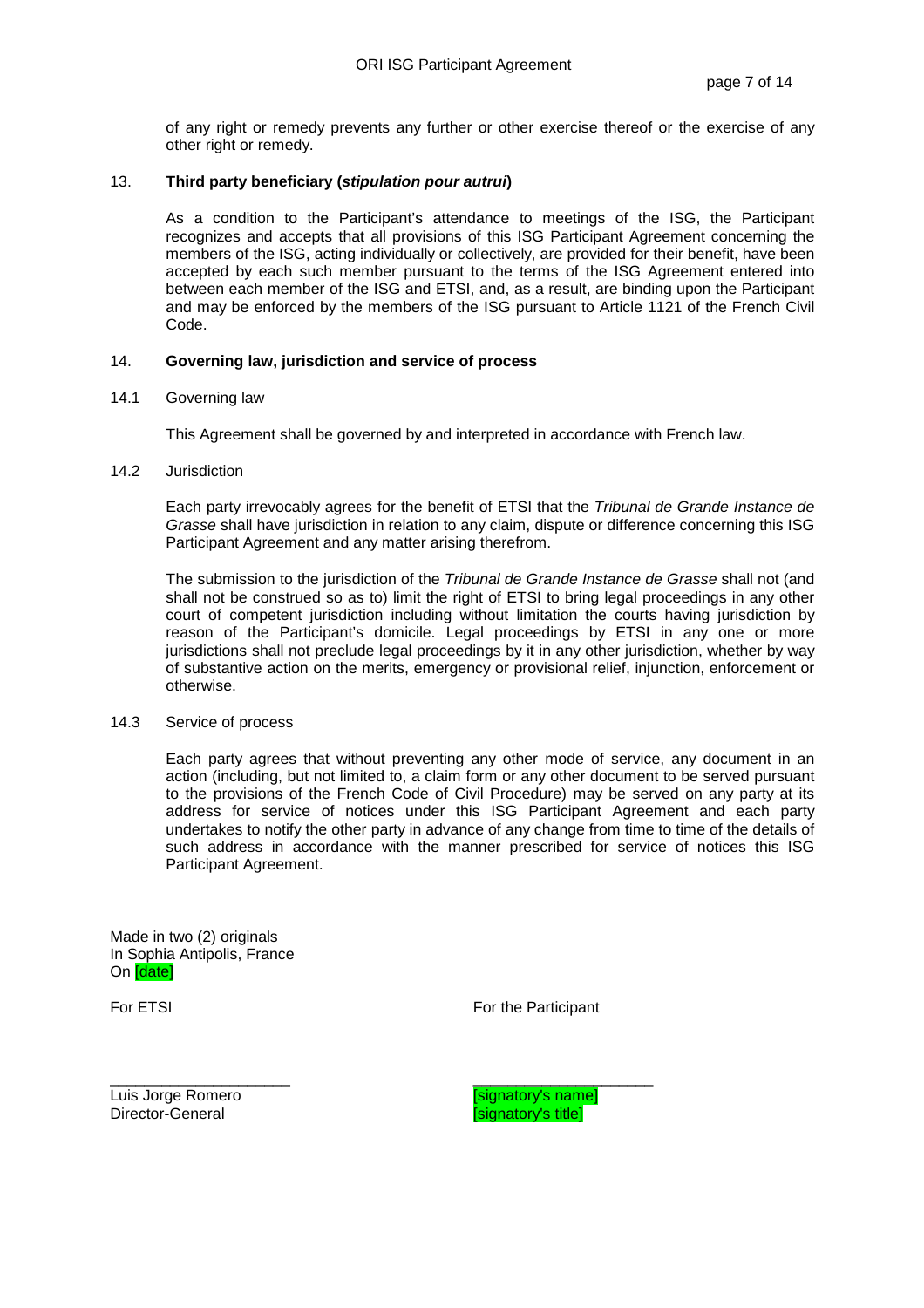# **Identification of the Participant**

• Full name of the organization:

• Nationality:

• Legal form:

• Identification number, or VAT number:

• Notification details:

Address: Facsimile: Attention:

The representative of the Participant whose name and title appear on the signature page of this ISG Participant Agreement has been duly authorized for the purposes hereof.

The Participant is

(please choose one of the bullets below; delete or strike through the bullet point which is not applicable)

an ETSI Observer

• not a full or associate member of ETSI or an applicant to full or associate ETSI membership.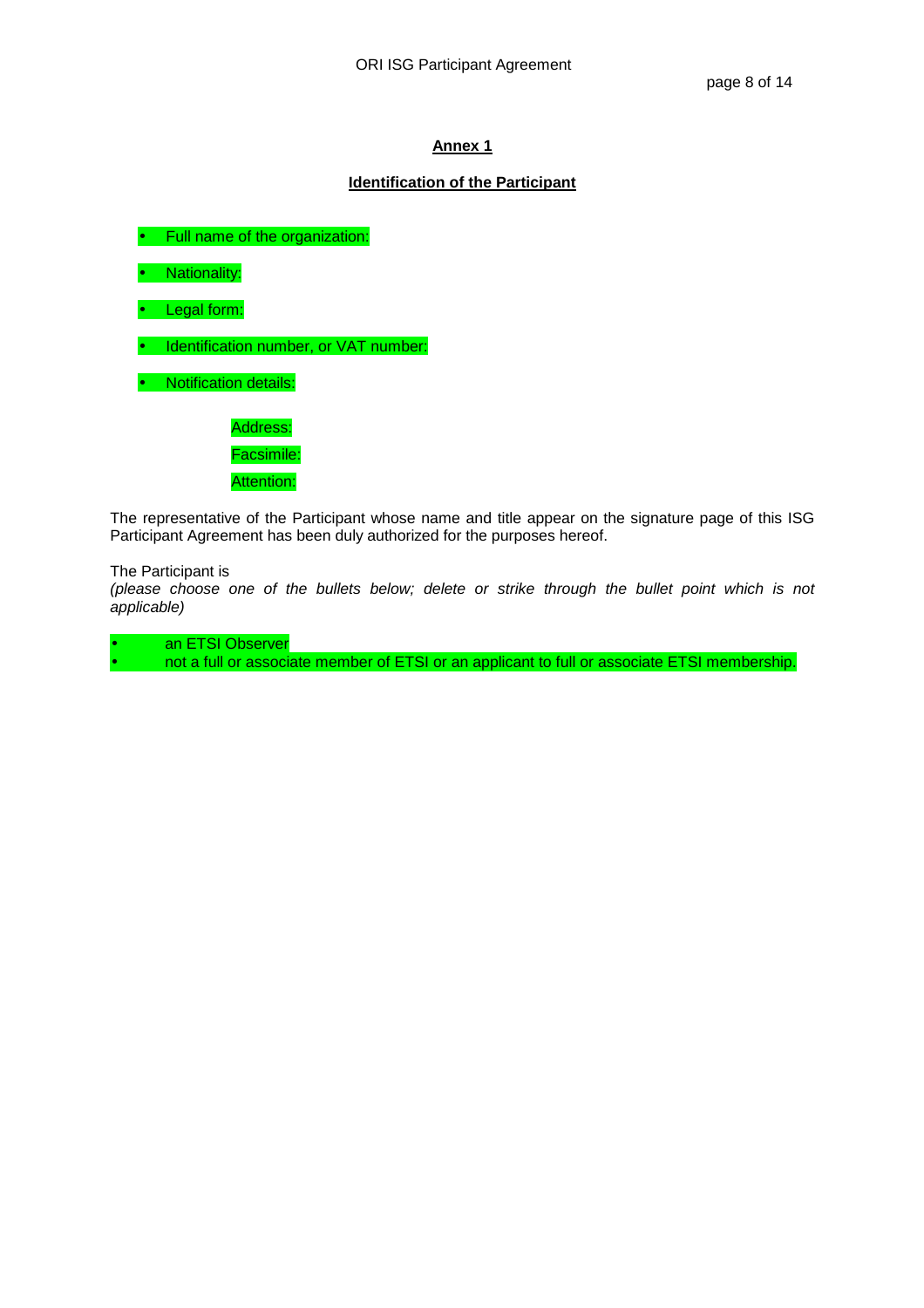# **Identification of the ISG**

- Name of the ISG: Open Radio equipment Interface (ORI)
- Names of the founding members of the ISG:

Alcatel-Lucent AT&T Global Network Services Belgium SPRL China Mobile Research Institute Deutsche Telekom AG DOCOMO Communications Laboratories Europe GmbH Freescale Semiconductor SA Fujitsu Laboratories of Europe Ltd. HUAWEI TECHNOLOGIES Co. Ltd. CHINA MOTOROLA Ltd (United Kingdom) Nokia Siemens Networks Powerwave Technologies, Inc. TELECOM ITALIA S.p.A. Telefon AB LM Ericsson Vodafone Group plc Ubidyne GmbH ZTE Corporation

• Date of approval of the creation of the ISG and the Terms of Reference by the Director-General: 15<sup>th</sup> March 2010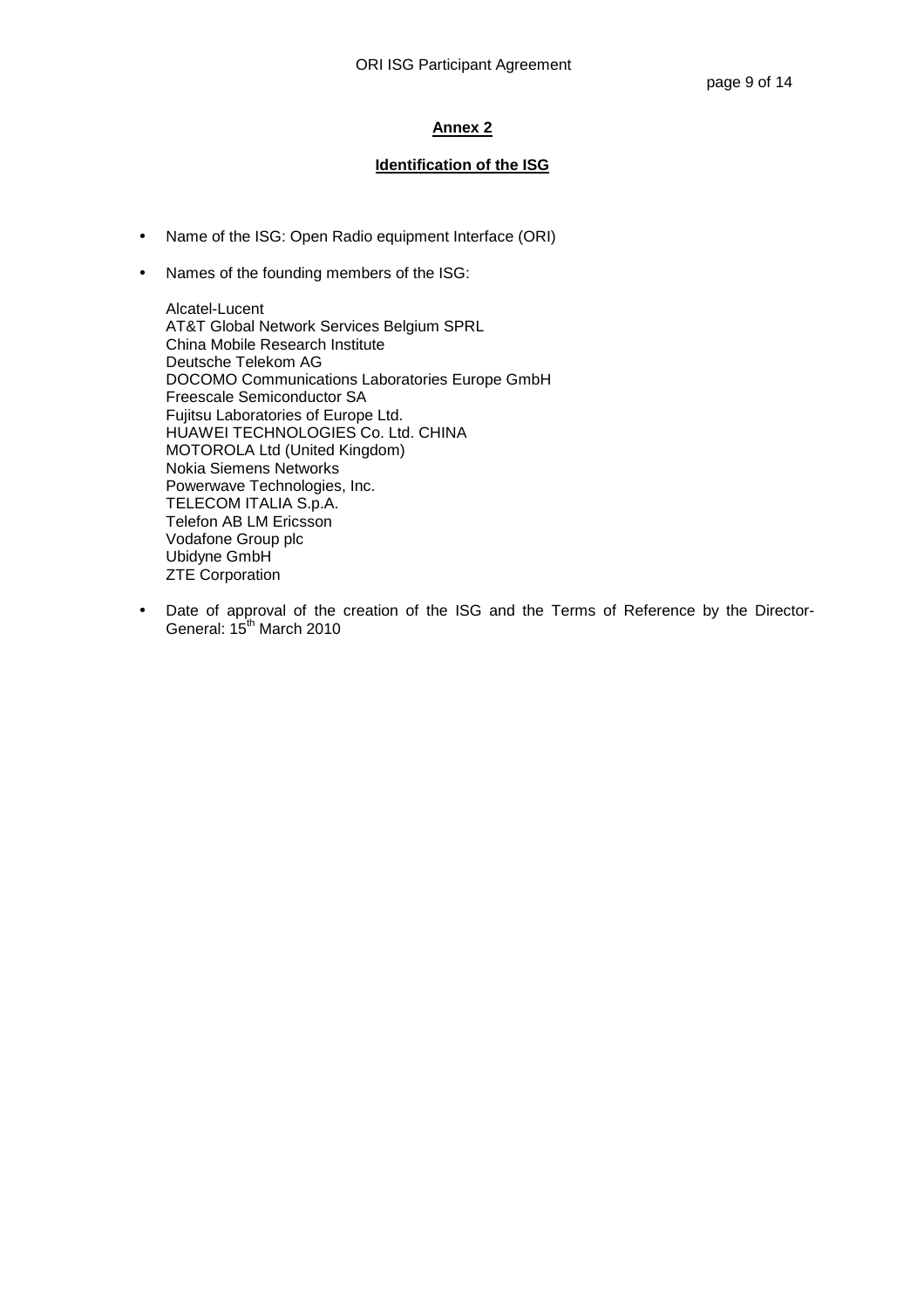# **Participant contribution**

The Participant shall pay to ETSI a per-meeting attendance fee amounting to €100 per person per day of meeting, excluding taxes.

Advance payment for any number of delegates for all meetings in a calendar year may be made at a cost of €2000 per calendar year, excluding taxes.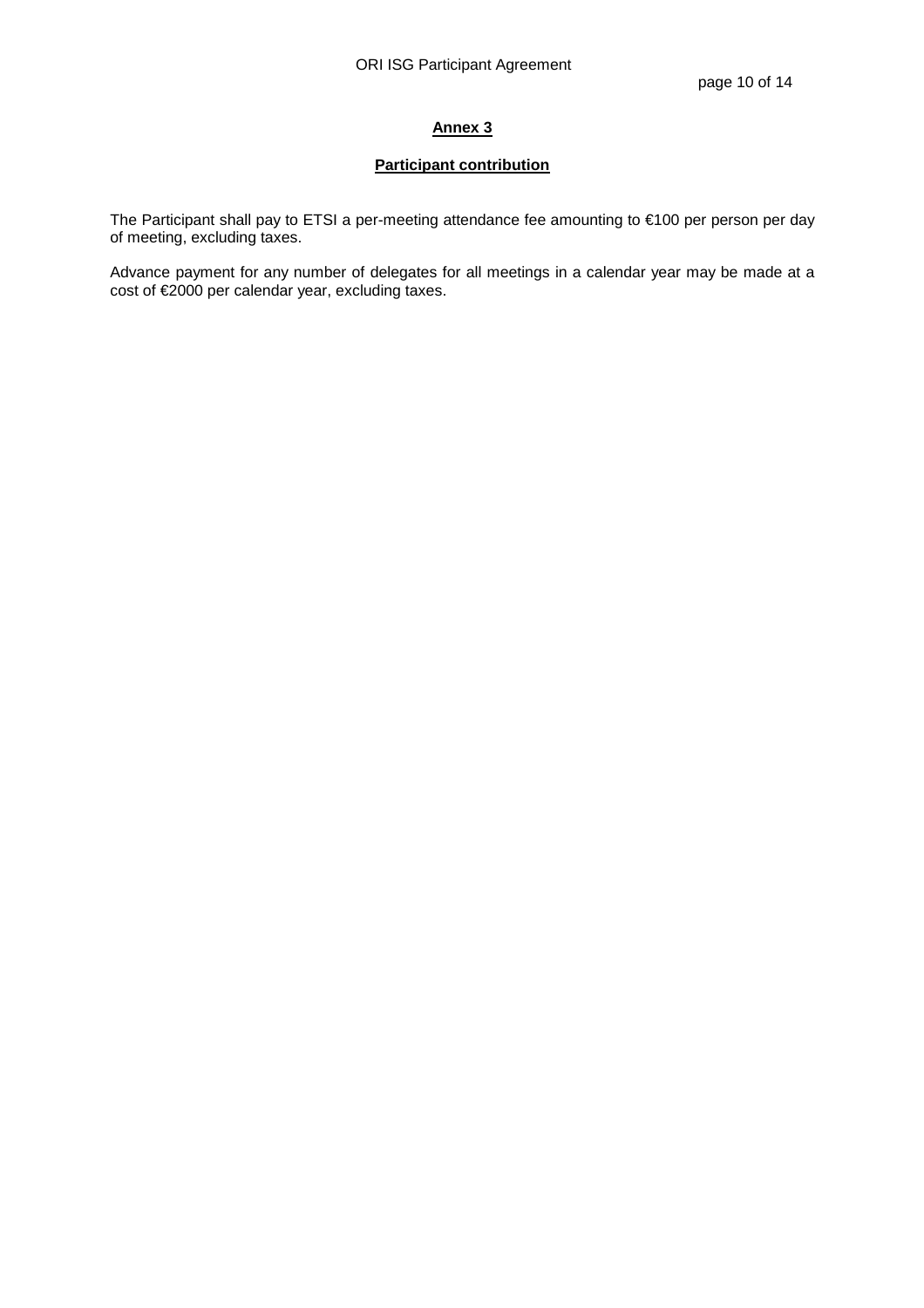# **Variations in the general decision making process**

The following decision making process is applied to this ISG, instead of the process described in the ETSI Technical Working Procedures clause 1.7:

# **1.7 Decision making**

# **1.7.1 Principles of decision making**

An Industry Specification Group shall endeavour to reach Consensus on all issues, including the approval of draft ETSI deliverables and the adoption of Group Specifications. If Consensus cannot be achieved, the Chairman can decide to take a vote which may be performed by a secret ballot. A vote may be conducted during an Industry Specification Group meeting or by correspondence.

Where voting is used, vote results shall be evaluated by the Chairman on the basis of one ISG member, one vote. ISG Participants do not have the right to vote.

Decisions concerning (i) the ISG Budget under Article 3.1(b) of the ISG Agreement, (ii) Additional Costs under Article 3.1(c) of the ISG Agreement, and (iii) the allocation of costs among members of the ISG under Article 3.2 of the ISG Agreement, require unanimous support of the ISG members who are present and are eligible to vote, as defined below. For all other decisions, except for the appointment of officials of the ISG for which clause 3.3 of ETSI Technical Working Procedures applies, a proposal shall be deemed to be approved if 71 % of the votes cast are in favour. Abstentions or failure to submit a vote shall not be included in determining the number of votes cast.

For interpreting the result of an election for an ISG official the procedure in clause 1.7.1.3 shall apply.

# **1.7.1.1 Voting during a Technical Body meeting**

The following procedures apply for voting during an ISG or ISG working group meeting:

- o before voting, a clear definition of the issues shall be provided by the chairman;
- o voting members shall only be entitled to one vote per member;
- $\circ$  if a voting member has more than one representative present, only one representative may vote;
- o if manual voting procedures are used, each voting member may only cast the vote once; if electronic voting procedures are used, votes may be changed prior to the closure of the vote;
- o ISG members are only eligible to vote (voting members) if they have participated in at least one of the three meetings preceding any vote (working group and ISG plenary meetings combined),
- o Founding members of the ISG as identified in the ISG Agreement shall be eligible to vote during and up to the end of the first three meetings following the creation of the ISG. Thereafter they are subject to the above participation requirements as for all other members.
- o voting by proxy is not permitted;
- o the quorum present required for voting at any ISG meeting is 30% of the ISG members who are eligible to vote, as defined above;
- o the voting weight shall be 1 per voting member;
- o the result of the vote shall be recorded in the meeting report.

# **1.7.1.2 Voting by correspondence**

The following procedures apply for voting by correspondence:

- o before voting, a clear definition of the issues shall be provided by the Chairman and disseminated to all on the ISG membership list;
- the voting period shall be a minimum of 14 days, or a longer period defined by the ISG Chairman. The voting period or closing date shall be communicated to all on the Industry Specification Group membership list before the start of each vote;
- o voting members shall only be entitled to one vote per member;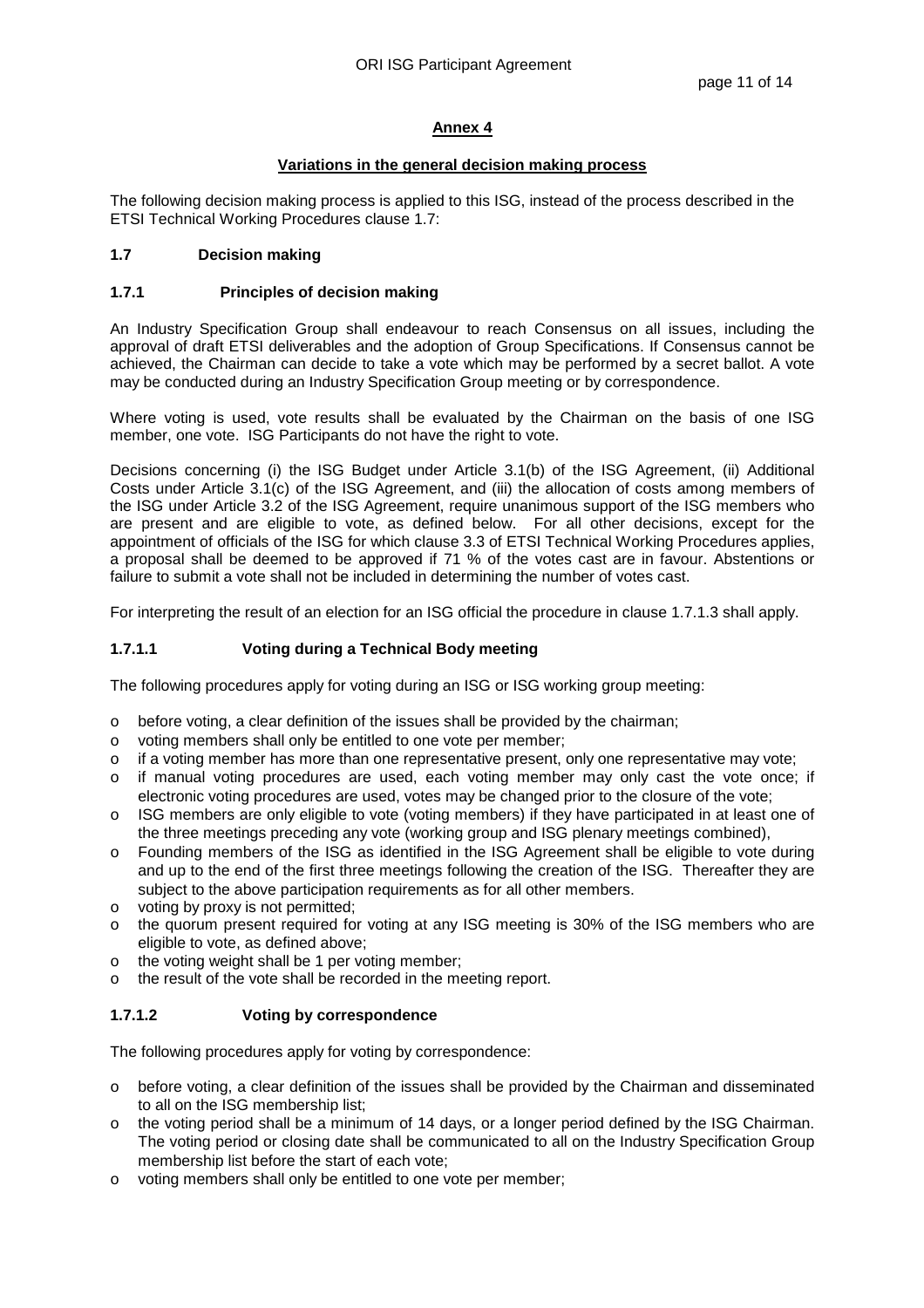- o ISG members are only eligible to vote (voting members) if they have participated in at least one of the three meetings preceding any vote (working group and ISG plenary meetings combined);
- o Founding members of the ISG as identified in the ISG Agreement shall be eligible to vote during and up to the end of the first three meetings following the creation of the ISG. Thereafter they are subject to the above participation requirements as for all other members.
- o electronic voting only, using the ETSI decision support tool, shall be used for voting by correspondence;
- o votes may be changed prior to the closure of the vote;
- o the voting weight shall be 1 per voting member;
- o the minimum number of votes cast, including explicit abstentions, required for a vote to be valid is 30% of the ISG members who are eligible to vote, as defined above;
- o at the end of the voting period the Chairman shall count the votes as described in clause 1.7.1 above;
- o The result of the vote should be disseminated to everybody on the ISG membership list within 15 days.

## **1.7.1.3 Voting for the election of a Technical Body official**

For the purpose of electing any ISG official the procedures given in clauses 1.7.1, 1.7.1.1 and 1.7.1.2 shall apply.

In the case where there is more than one candidate, a secret ballot shall be used. When, in the first ballot, no candidate has obtained more than 50% of the votes cast, a second ballot shall be held. The second ballot shall be held among the two candidates who have obtained the highest number of votes in the first ballot. The candidate obtaining the higher number of votes in the second ballot is then elected.

The ISG Chairman shall be responsible for the voting process and shall ensure that confidentiality is maintained.

If the vote is conducted during an ISG meeting only the final result shall be recorded in the meeting report.

If the vote is conducted by correspondence only the final result of the vote shall be disseminated.

# **1.7.2 Appealing against a Chairman's decision**

Any member of the ISG who is against the Chairman's ruling on a vote may submit its case to the Board for decision. In such cases the member shall also inform the ISG Chairman.

When the ISG Chairman has made a ruling, his decision shall be taken as the basis for future operations, unless overturned by the Board.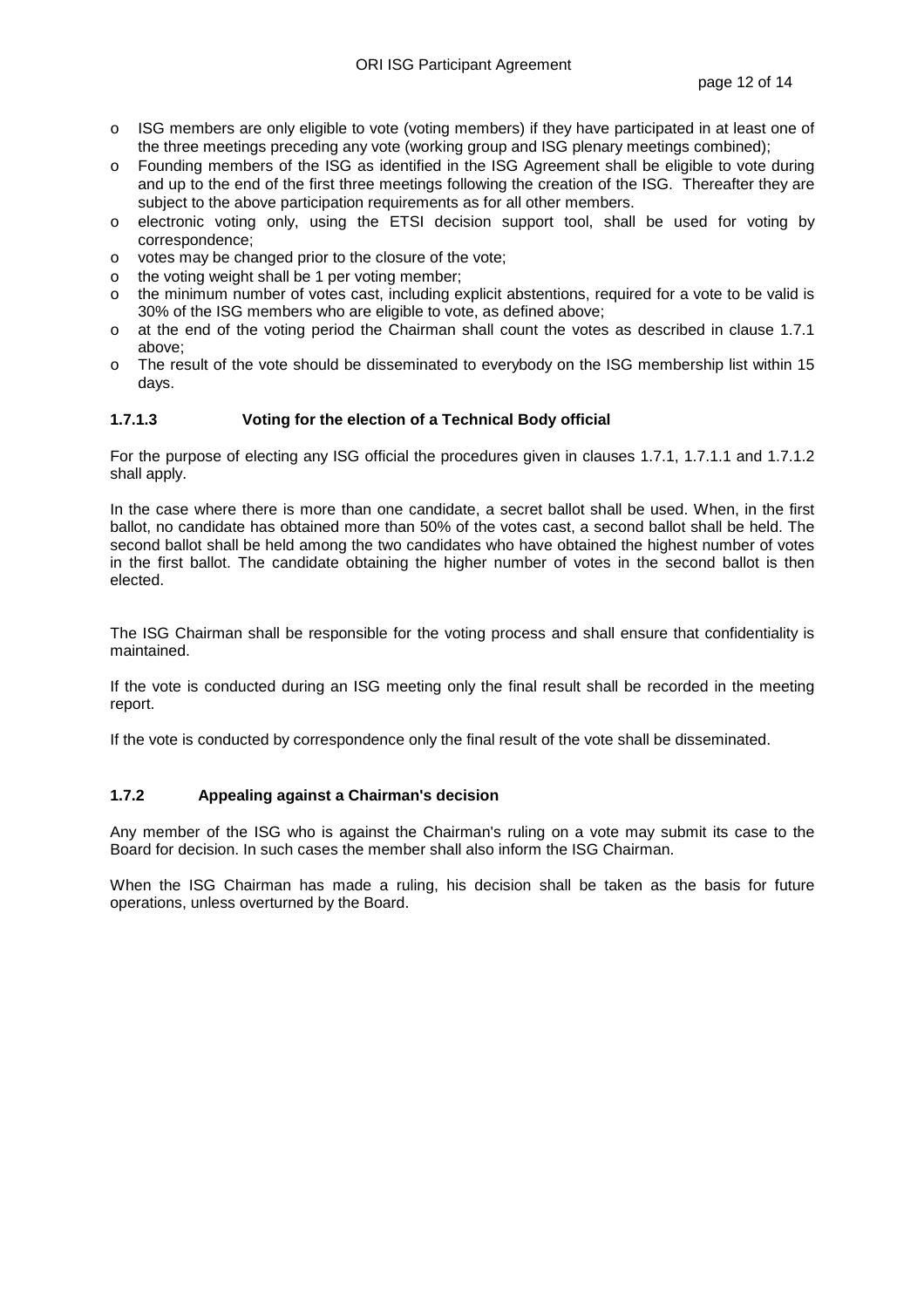# **Authorized Deviations from the ETSI Technical Working Procedures**

## **Term of office of chairman, vice-chairmen and working group chairmen (TWP 3.3)**

The chairman, vice-chairmen and working group chairmen of the ORI ISG are appointed for a period of 2 years. After each period they may be re-appointed.

## **Participation in the work of the Industry Specification Group (TWP 3.4)**

Observers or non-members of ETSI must agree to the ISG Participant Agreement in order to be authorized to participate. The Participant Agreement will be terminated if the participant has not participated in at least one meeting of the ISG in a 24 month period. A revocation notice under article 9.1 (c) of the ISG Participant Agreement is sent to the participant in this case. The ISG Chairman will periodically review the participation record of authorized Participants.

In addition, access to meeting documents, mailing lists etc. will be removed from authorized Participants if they fail to participate in, or register and pay participation fees for two successive meetings. Such access will be restored upon registration for a subsequent meeting of the ISG.

## **Convening an ISG meeting (TWP 3.5, 1.5)**

## **1.5.1 Invitation to an Industry Specification Group meeting**

The invitation to an Industry Specification Group meeting and the necessary logistical information shall be disseminated by the hosting organization at least 30 days before the meeting to all on the Industry Specification Group membership list (see clause 1.5.5).

The first meeting of a new Industry Specification Group will be announced in a Collective Letter, with at least 30 days notice, by the ETSI Secretariat.

It is nevertheless recommended that invitations be disseminated at least 60 days before physical meetings, to allow sufficient time for delegates to make travel plans and arrange visas.

## **1.5.2 Agenda for an Industry Specification Group meeting**

The draft agenda shall be disseminated by the responsible Chairman to all on the Industry Specification Group membership list at least 21 days before a meeting. The draft agenda shall include details of draft ETSI deliverables for approval and officials for appointment. Any other subject matters where voting may be required shall also be included and indicated in the draft agenda.

## **1.5.3 Documentation for an Industry Specification Group meeting (TWP 1.5.3)**

Meeting documents shall follow a consistent numbering system as shown in the following example: **ETSI/abc(nn)zzzz** 

This numbering system has three logical elements:

- 1) **abc**: the three letters corresponding to the ISG, appended with a Working Group number if applicable;
- 2) **(nn)**: two digits to indicate the year, i.e. 99, 00, 01, etc;

3) **zzzz**: unique number of the document